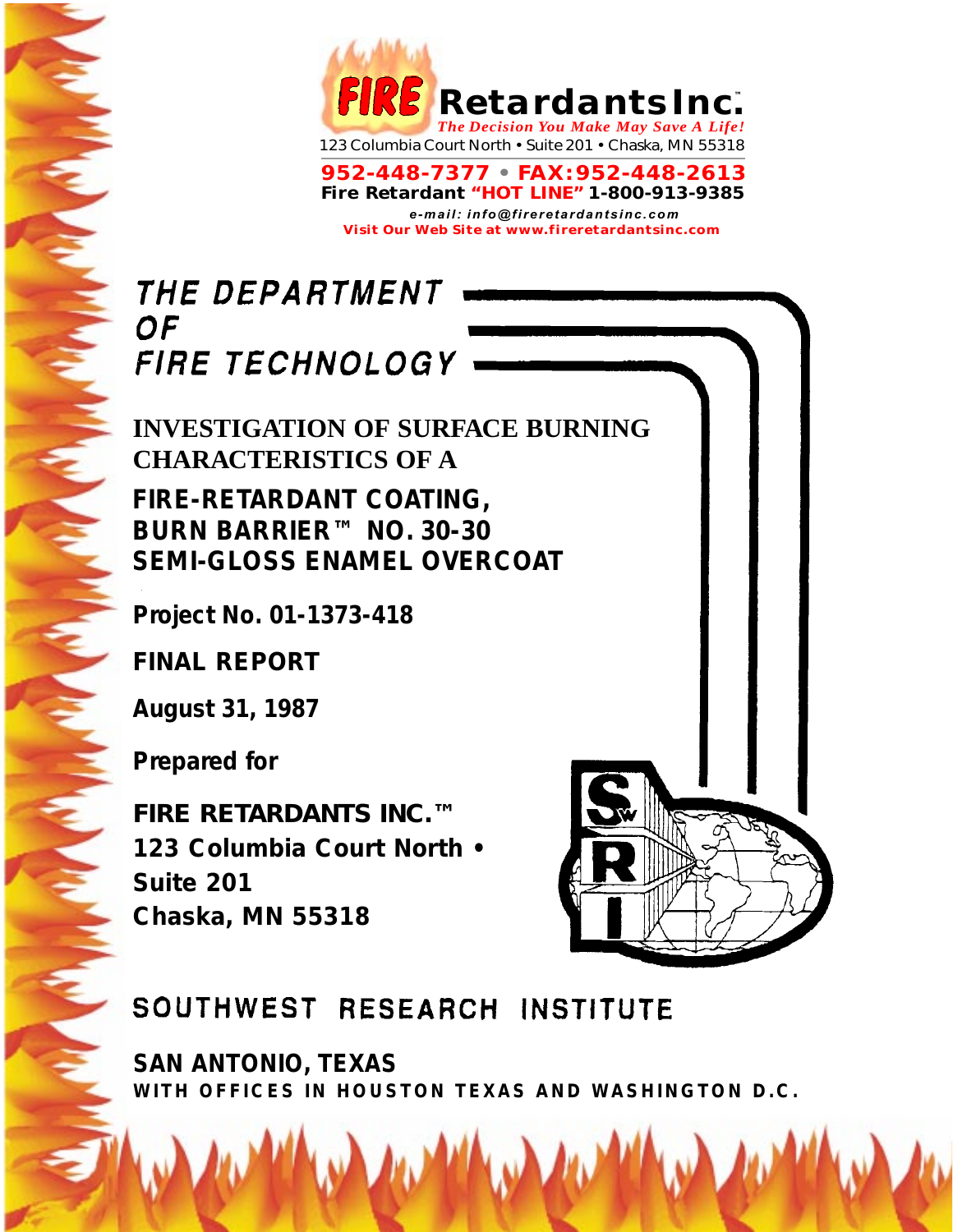## SOUTHWEST RESEARCH INSTITUTE

8220 CULEBRA ROAD • POST OFFICE DRAWER 28510 • SAN ANTONIO TEXAS • USA 78228-0510 • (512) 884-6111 • TELEX244846

#### **DEPARTMENT OF FIRE TECHNOLOGY**

## **INVESTIGATION OF THE SURFACE BURNING CHARACTERISTICS OF:**

**A FIRE-RETARDANT COATING: NO. 30-30 SEMI-GLOSS ENAMEL OVERCOAT**

**PROJECT NO. 01-1373-418**

**FINAL REPORT**

**AUGUST 31, 4, 1987**

**Prepared for:**

**FIRE RETARDANTS INC. 123 Columbia Court North • Suite 201 Chaska, MN 55318**

Cal A. Hafe

**Carl A. Hafer, P.E. Manager Fire Testing Services**

**By: Approved by:**

**Dr. Gordon E. Mortzell Department of Fire Technology for**

**Dr. Robert E. Lyle, Vice President Chemistry and Chemical Engineering**



The report is for the information of the client. it my be used in its entirely for the purpose of securing product acceptance from only certified approved authorities. Neither the report nor the name of the institute shall be used in public or advertising.

**SAN ANTONIO, TEXAS WITH OFFICES IN HOUSTON TEXAS AND WASHINGTON D.C.**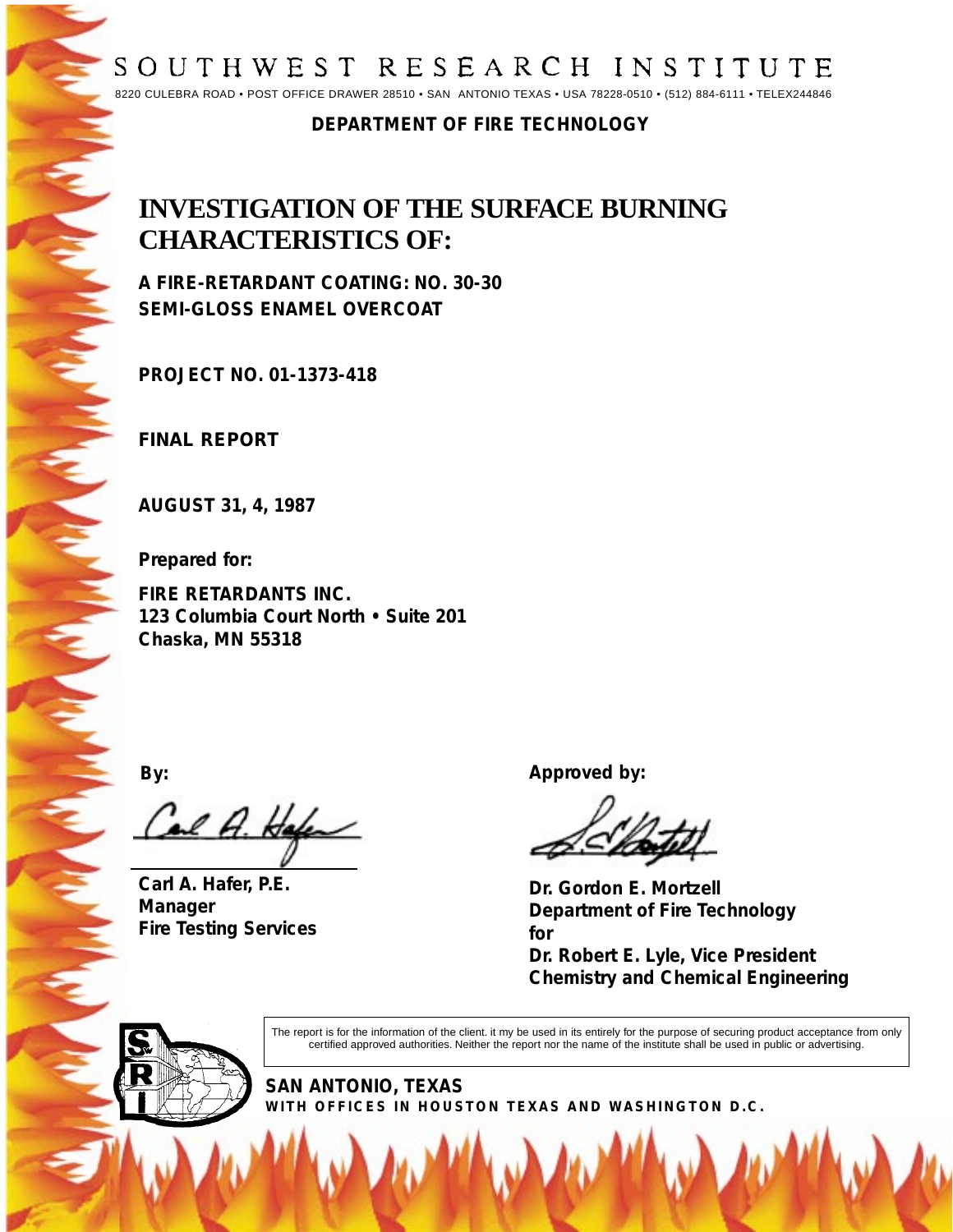#### **I. INTRODUCTION**

**CONTRACTORY AND CONTRACTORY** 

**CONTRACT** 

Company Company

This report presents the results of a flame spread tunnel test on a fire-retardant coating submitted for evaluation by FIRE RETARDANTS INC™ 123 Court North, Suite 201, Chaska, MN 55318. The report contains a description of the material tested, the preparation and conditioning of the specimen, the test procedure, and finally, the test results. Note that the results only apply to the specimen tested, in the manner tested, and not to the entire production of this or similar materials, nor to this material's performance when used in combination with other materials. All test data are on file and are available for review by authorized persons.

The test was conducted in accordance with the provisions of ASTM Designation E84, Standard Method of Test for "Surface Burning Characteristics of Building Materials." This test method is similar to the test method specified in NFPA No. 255, UL No. 723 and UBC No. 42-1. ASTM E84 is a test procedure method only and does not set requirements for materials. Therefore, SwRI does not assign a classification to the material tested. Building codes, such as the Uniform Building Code, have requirements dependent on building type, occupancy, etc. The building code having jurisdiction in the location a material is to be used will determine compliance of the test results.

The purpose of the test was to evaluate performance of the test specimen in relation to that of glass-reinforced-cement board and red oak flooring under similar fire exposure. The results are expressed in terms of flame spread and smoke developed during a 10-minute exposure and are recorded as a ratio with glass-reinforced-cement board 0 and red oak flooring 100.

### **II. DESCRIPTION OF MATERIALS**

On July 30, 1987, the test material was received from the Client. It is described in Table I. on the following page.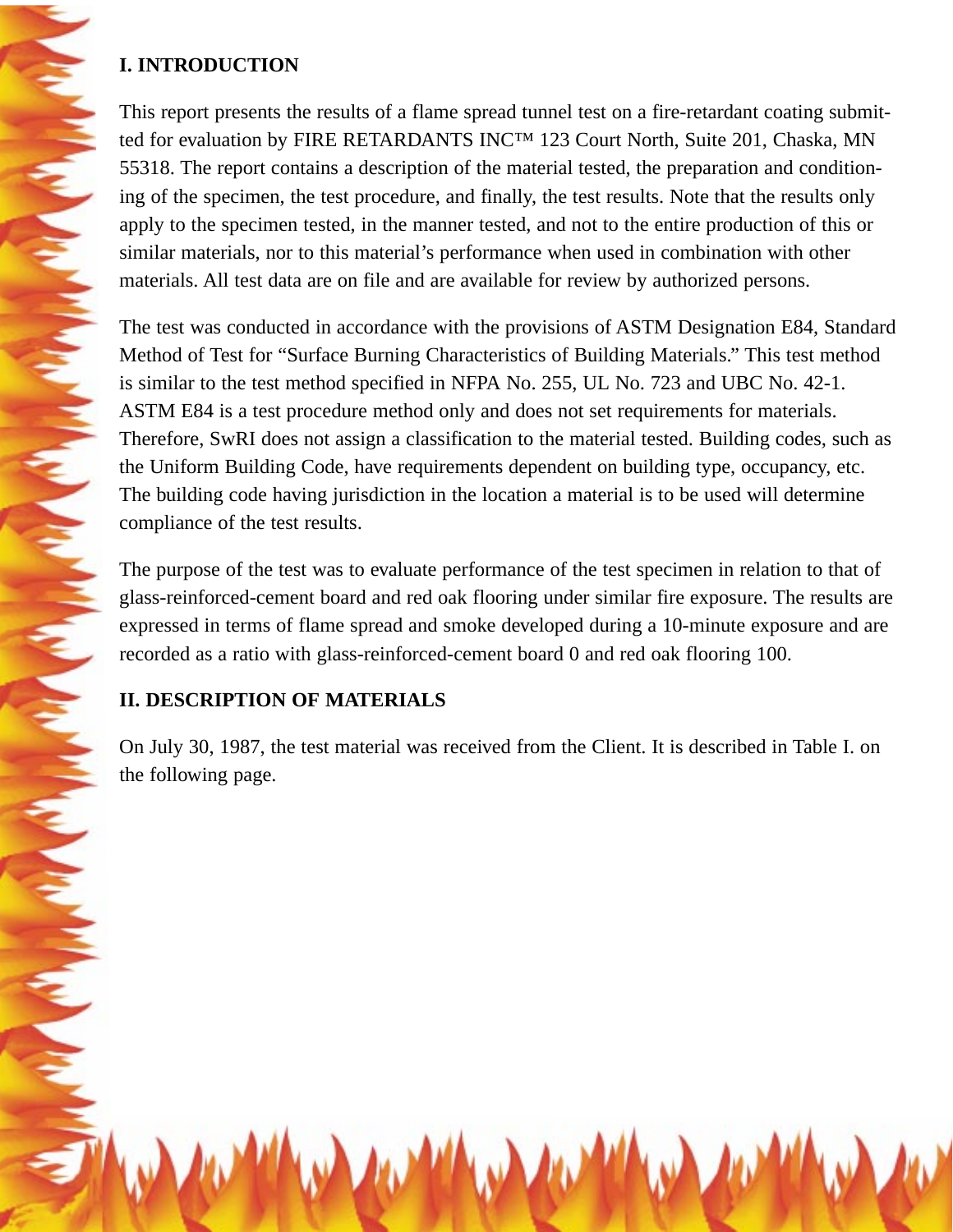#### **TABLE 1 DESCRIPTION**

Type: Fire-Retardant enamel Identification No.: No. 30-30 Semi-Gloss Fire-Retardant Enamel Overcoat Color: White No. /Size Received:1 gallon can Total Weight: 1.968 lb Substrate Used: 0.25-in. (6.35-mm) glass-reinforced-cement board

### **III. PREPARATION AND CONDITIONING OF TEST SPECIMEN**

The 21-in. x 25-ft (0.53 x 7.63-m) specimen was prepared using four 21 x 75-in. (0.53 x 1.91 rn) sections of 0.25-in. (6.35-mm) glass-reinforced-cement board as the substrate. The coating was applied by roller to the substrate at a coverage rate of 400 ft2/gal (9.83 m2/L). This resulted in 3.5 fluid oz per 21 x 75-in, board.

The specimen was conditioned for 22 days in an atmosphere maintained between 68 and 78°F (20 and  $26^{\circ}$ C) temperature and  $45 -$  to 55-percent relative humidity.

#### **IV. TEST PROCEDURE**

The test was conducted on August 26, 1987. Reference data were obtained and furnace operation checked by conducting a 10-minute test with glass-reinforced-cement board on the day of the test and by periodic tests with red oak flooring. These tests provided the 0 and 100 references for flame spread and smoke developed. Ignition over the burners was noted 40 seconds after the start of the test in the most recent calibration with red oak flooring. Each specimen to be evaluated was tested in accordance with the standard procedure.

#### **V. TEST RESULTS**

The test results were calculated on the basis of observed flame travel and the measurement of areas under the recorder curves of furnace temperature and smoke developed (see Table 2). To allow for possible variations in results due to limitations of the test method, the numerical results were adjusted to the nearest -figure divisible by 5. Recorded data for flame spread, smoke developed and temperature for the specimen are shown in the figures at the end of this report as a solid line on each graph.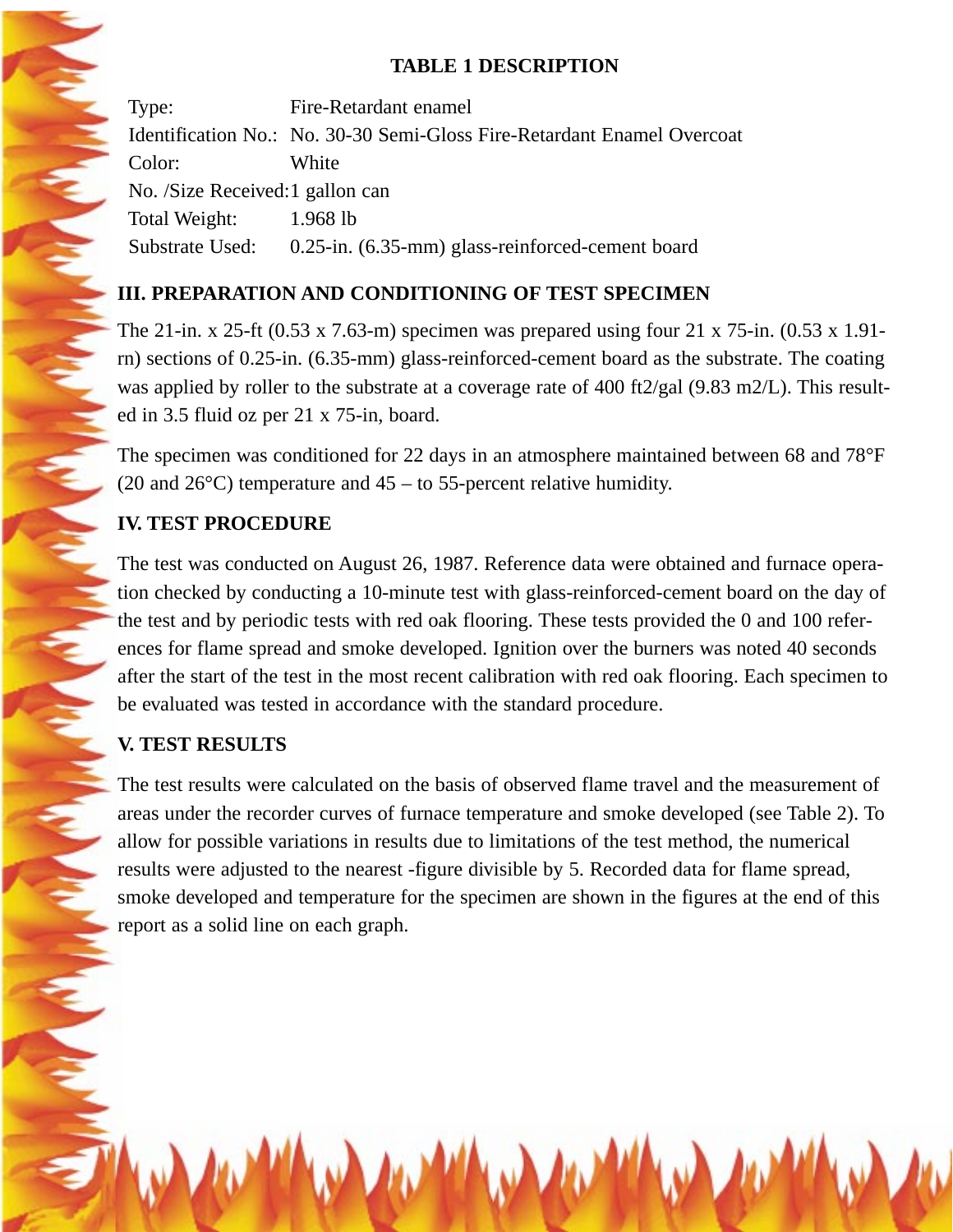#### **TABLE 2 CLASSIFICATION**

| <b>Test</b><br><b>Specimen</b>       | <b>Flame Spread</b><br><b>Index E84-86</b> | <b>Smoke</b><br><b>Developed</b> |
|--------------------------------------|--------------------------------------------|----------------------------------|
| Glass-Reinforced-Cement Board        |                                            |                                  |
| Red Oak Flooring                     | 100                                        | 100                              |
| No. 30-30 Semi-Gloss Fire-Retardant  |                                            |                                  |
| <b>Enamel Overcoat</b><br>Applied on |                                            |                                  |
| Glass-Reinforced Cement Board*520    |                                            | 20                               |

\*A fire retardant coating is usually applied on a combustible (wood) substrate.

#### **VI. OBSERVATIONS DURING AND AFTER TEST**

Observations made during and after the test are presented in Table 3 below.

| event                        |        |
|------------------------------|--------|
| Event Spotty Ignition, min:s | 0:25   |
| Steady Ignition, min:s       | 0:45   |
| Blisters, min:s              | 0:28   |
| Color Change, min:s          | 0:30   |
| Board Turned Black, min:s    | 2:00   |
| Turned White Again, min:s    | 6:13   |
| <b>Maximum Flame Front</b>   |        |
| Advance, min:s               | 9:30   |
| ft                           | 7.5    |
| (m)                          | (2.29) |
| After flame, min:s           |        |
| Consumed/Complete            |        |
| Char, ft                     | 4.0    |
| (m)                          | (1.22) |
| Heavy Char, ft               | 6.0    |
| (m)                          | (1.83) |
| Surface char, ft             | 10.0   |
| (m)                          | (3.05) |
| Discoloration, ft            | 25.0   |
| (m)                          | (7.63) |

#### **TABLE 3 OBSERVATIONS Event**